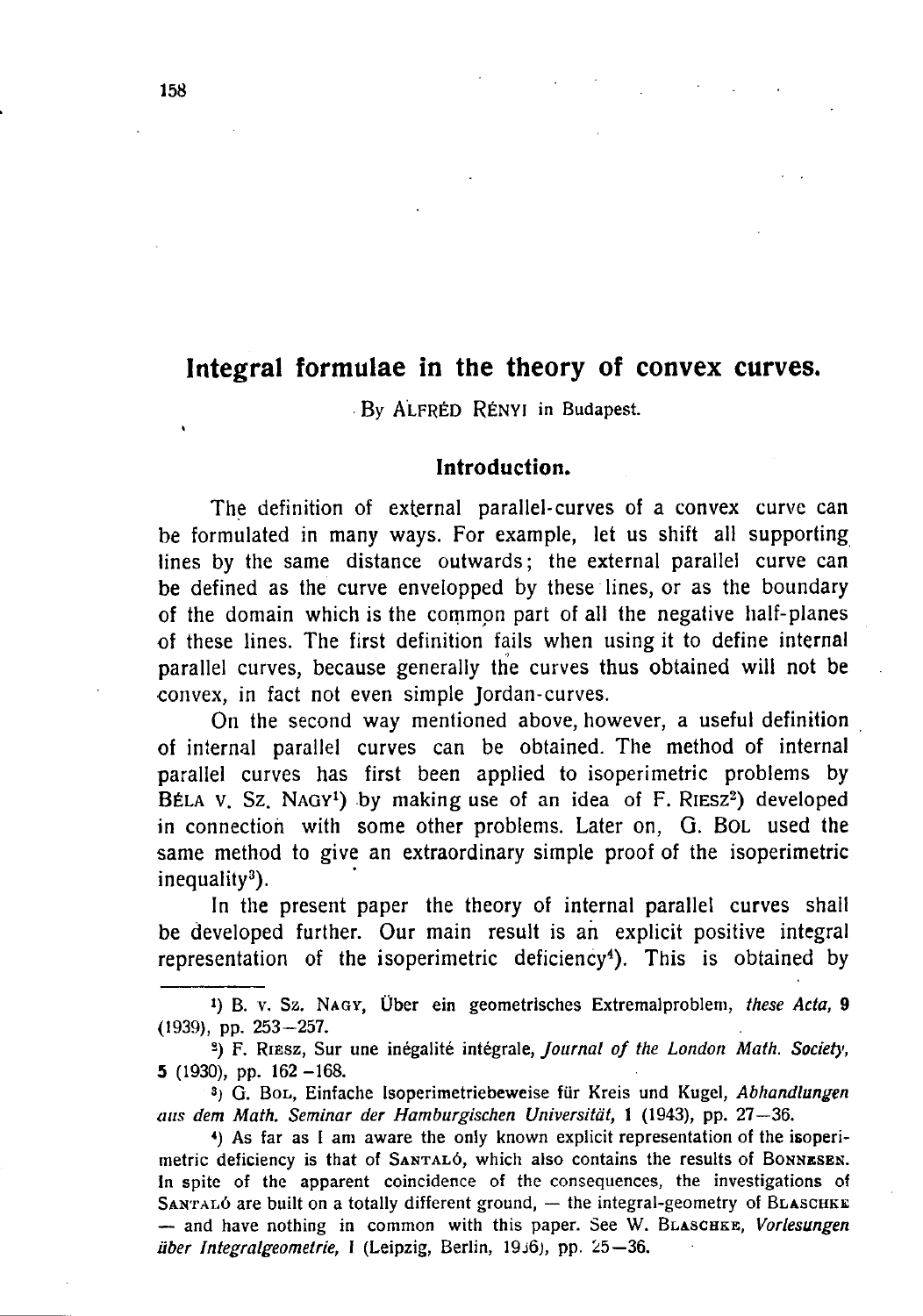**introducing a function which we call the characteristic function of the curve. From our formula, besides other inequalities, there follows easily an improvement of the isoperimetric inequality given by Bonnesen<sup>5</sup> ), <sup>6</sup>),** 

$$
(2) \hspace{1cm} P^2 - 4\pi A \geq (P - 2\pi \varrho)^2,
$$

P denoting the periphery, A the area of the curve and  $\rho$  the radius of **the greatest inscribable circle.** 

BOL **proves the isoperimetric inequality by showing that the isoperimetric deficiency of the internal parallel curves decreases when proceeding inwards. This is a consequence of the decrease of size only, and it would be false to conclude that the internal parallel curves show a gradually increasing resemblance to the circle. In fact, the very opposite of this is the case: we prove that the relative deficiency,** 

$$
\frac{P^2-4\pi A}{A},
$$

**increases monotonously.** 

BONNESEN **gave also a second improvement<sup>7</sup> ) of the isoperimetric inequality, namely:** 

(4) 
$$
P^2 - 4\pi A \geq (2\pi R - P)^2,
$$

**where R denotes the radius of the least circumscribable circle. (4) can also be proved by the method of internal parallel-curves. For this purpose the theory has to be generalized by employing internal "relativeparallel-curves"<sup>8</sup> ). The method furnishes an explicit integral representation of Minkowski's deficiency,** 

# (5)  $A_{12}^2 - A_{11}A_{22}$ ,

where  $A_{11}$ ,  $A_{22}$  denote the areas of the convex curves and  $A_{12}$  their **"mixed area," as introduced by** MINKOWSKI**. In full analogy to the special case an improvement of Minkowski's inequality is obtained, and by a simple lemma on quadratic equations, (4) follows therefrom. It is remarkable, that here generalization supplies fuller knowledge of the special case.** 

**The introduction of the characteristic of-a convex curve, and of its internal parallel curves, i. e., of the characteristic function, is the most important feature of these investigations. The isoperimetric deficiency of a curve is determined exclusively by its characteristic func-**

c ) T. BONNESEN, *Les problèmes des isoperimètres* (Paris, 1929), pp. 59-63.

8 ) G . BOL, Beweis einer Vermutung von- H . MINKOWSKI, *Abhandlungen aus dem Math. Seminar der Hamburgischen Universität,* 1 (1943), pp. 37—55.

<sup>5</sup> ) T . BONNESEN—W . FENCHEL, *Theorie der konvexen Körper* (Berlin, 1934), p. 113.

<sup>7</sup> ) BONNESEN, 1. c. , p . 86 ; BONNESEN—FENCHEL, 1. c. , p . 97.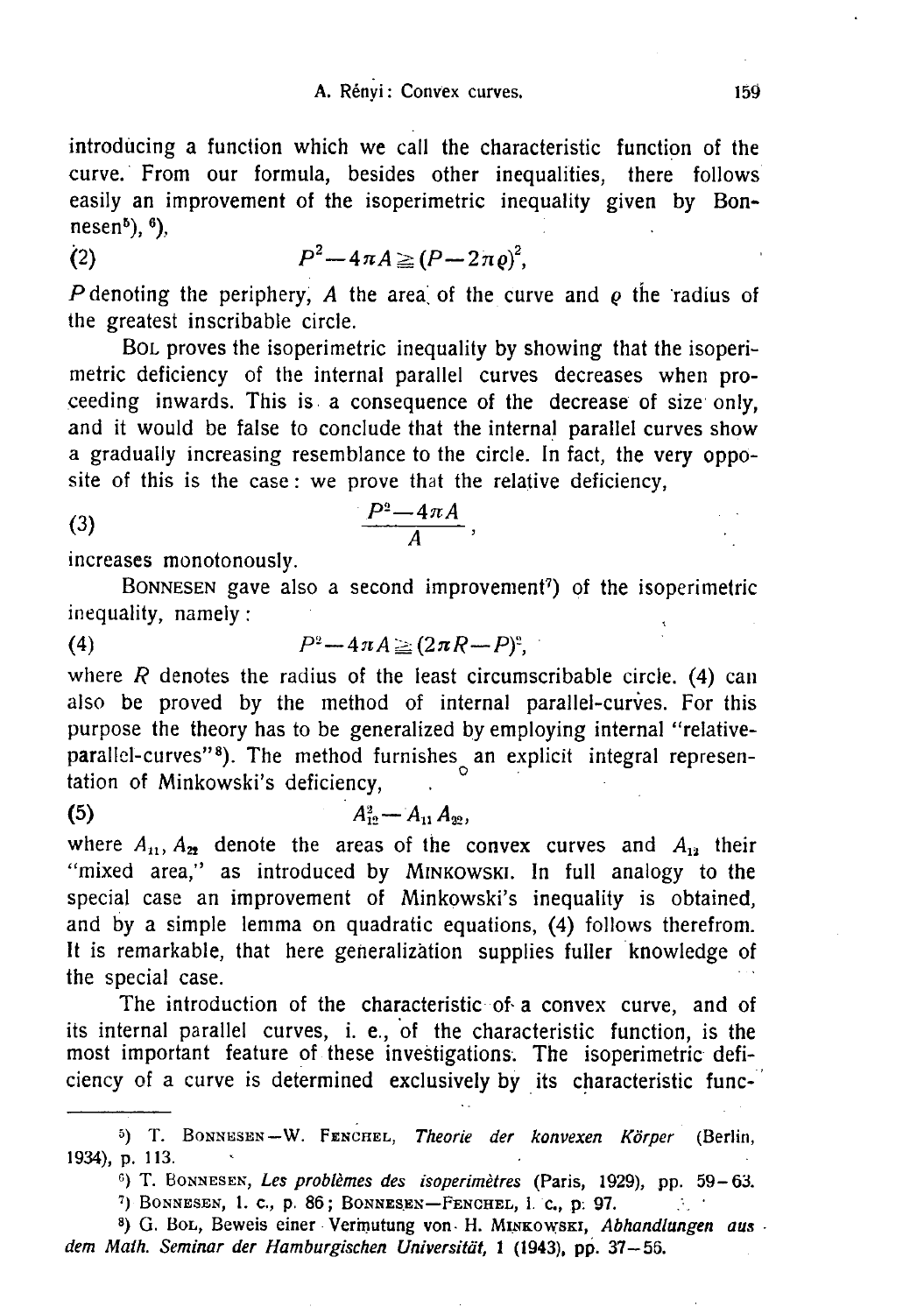160 A. Rényi

**tion, though the curve itself is far from being determined by it. The characteristic of a polygon can be evaluated by a simple trigonometric sum. For general curves the characteristic is defined by passing to the limit. An explicit representation of the characteristic for general curves can be obtained by using integrals of "non-additive functions of interval"<sup>9</sup> ). This may only be mentioned here; the detailed discussion of this question would lead beyond the scope of this paper.** 

### **Part I.**

**Let us denote the area and periphery of the internal parallel curves**   $C(\mu)$  at the distance  $\mu$  of a given convex curve C by  $A(\mu)$  and  $P(\mu)$ . **First let us consider the internal parallel curves of a polygon, which are polygons themselves, obtained by shifting each of the sides of the original polygon inwards by the distance**  $\mu$ **. For sufficiently small values** of  $\mu$  the parallel polygons will have the same number of sides, and angles equal to those of the original polygon. By increasing  $\mu$ , a "critical value" of  $\mu$  is reached, at which one of the sides will shrink **to a point, and thus the number of sides will be diminished. The angles of the parallel polygons after passing this critical value will be equal to those of the polygon, obtained from the original polygon by prolonging, until their point of intersection, the two sides of the latter, adjacent to the shrunken side. After passing the first critical value, the number of sides, and the angles, do not change until the second critical value is reached, and so on.** 

**A simple calculation shows, that** 

$$
(6) \qquad \qquad -\frac{dA(\mu)}{d\mu} = P(\mu)
$$

and

(7) 
$$
-\frac{dP(\mu)}{d\mu} = x(\mu)
$$

where

(8) 
$$
\mathbf{x}(\mu) = 2 \sum \mathrm{tg} \frac{\beta_k}{2}
$$

(the  $\beta_k$  denote the external angles of  $C(\mu)$ ). (7) holds, except at a finite **number of points, viz. the critical values mentioned above, which are**  the points of discontinuity of  $x(\mu)$ .

 $x(\mu)$ , called characteristric function of the polygon  $C(\mu)$ , has a simple **geometrical interpretation: it is equal to the double area of the polygon** 

<sup>&#</sup>x27;) F. RIESZ, Sur l'existence de la dérivée des fonctions d'une variable réelle **et** des fonctions d'intervalles, *Verhandlungen des internationalen Math.-Kongresses, Zürich,* 1932, pp. 267-269.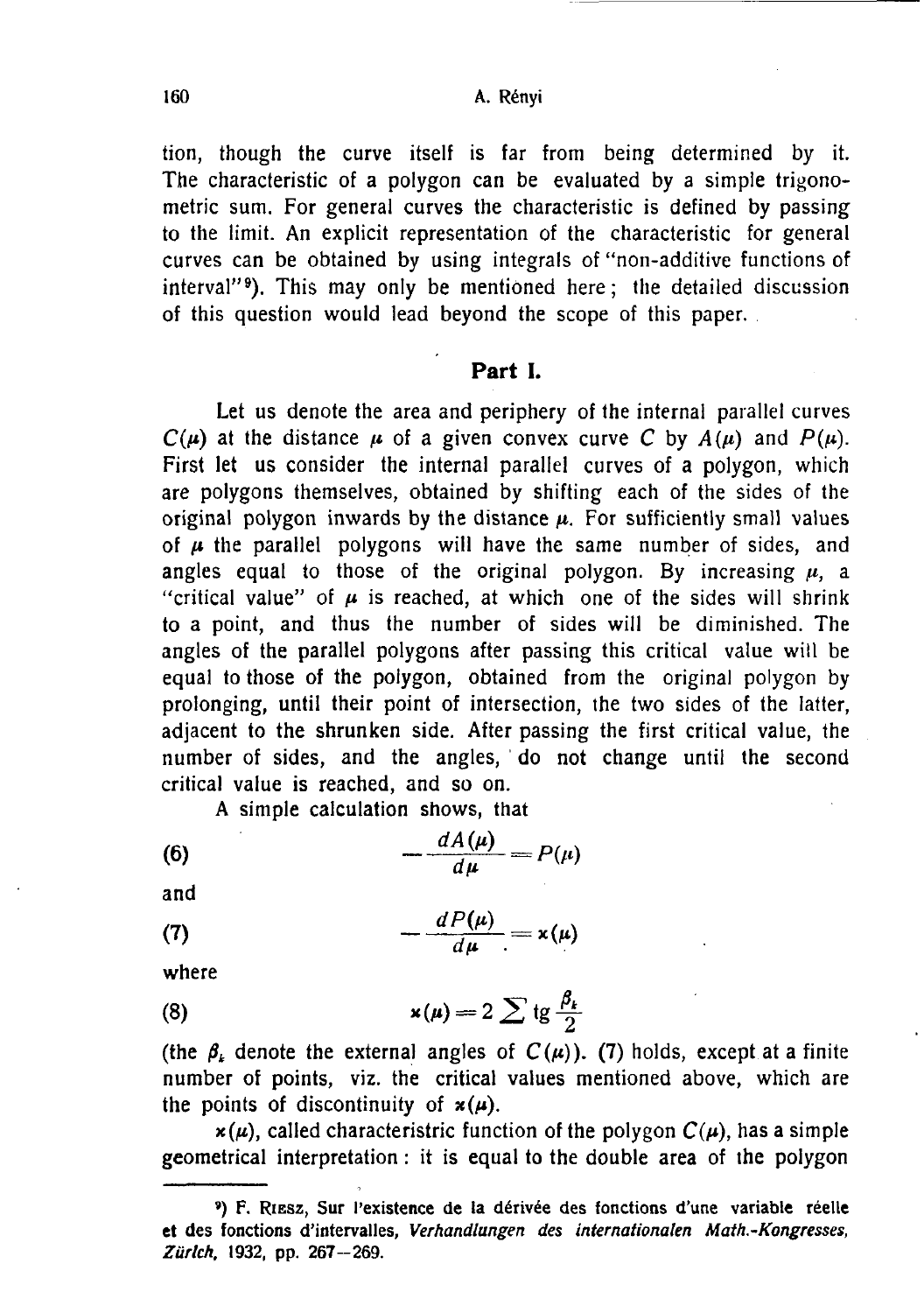#### Convex curves. **161**

 $-$  called, according to TH. KALUZA, the "form-figure,"  $-$  having angles equal to those of  $C(\mu)$  and circumscribed to the unit circle.

It follows, that  $x(\mu)$  is increasing with  $\mu$ , because between two critical values of  $\mu$  the form-figure remains unaltered, and by passing **a critical value the form-figure increases by the prolongation, until their point of intersection, of the two sides, adjacent to the side correspon**ding to that of  $C(\mu)$  which, at the critical value in question, has shrunk **to a point.** 

 $\chi(\mu)$  being an increasing function, it follows by (7) that — *P* ( $\mu$ ) **is a convex function.** 

**Further, the form-figure being circumscribed to the unit circle, we have** 

**(9)** 

$$
\varkappa(\mu)\!\geq\!2\pi.
$$

The characteristic  $x = x(0)$  of a general convex curve C is defined as the greatest lower bound of the characteristics of the polygons circumscribed to C and formed by some of the tangents of the curve  $C_{\epsilon}$ Similarly,  $x(u)$  is defined as the characteristic of the curve  $C(u)$ .

**The formulae (6) and (7) can be generalized for arbritrary convex curves, by passing to the limit, without any essential difficulty. A lemma of** F. RIESZ**<sup>10</sup>) is the only tool required. It follows from this lemma, that if a sequence of convex functions converges to a limit function which is naturally convex itself too — the derivatives of the functions of the sequence converge to the derivative of the limit function, provided that the latter exists, that is, almost everywhere (precisely, with exception at most of an enumerable set of points.) Let us consider a**  sequence of polygons  $C_n$  converging to the curve  $C_n$  each polygon being **formed by some of thetangents of C and each polygon containing — besides new ones — the tangents forming the preceding polygon of the sequence.**  Let  $A_n(\mu)$ ,  $P_n(\mu)$  and  $x_n(\mu)$  denote the area, periphery and characteristic function of the internal parallel polygons of  $C_{n}$ , it follows that

$$
\lim_{n\to\infty} A_n(\mu) = A(\mu); \quad \lim_{n\to\infty} P_n(\mu) = P(\mu); \quad \lim_{n\to\infty} x_n(\mu) = x(\mu).
$$

**Applying the lemma of** F. RIESZ**, mentioned above,** (6) **and** (7) **are proved to be valid, for arbitrary convex curves, almost everywhere.** 

**It may be mentioned that if a curve has a tangent in every of**  its points, its characteristic is equal to  $2\pi$ . In fact, for curves of this **kind, circumscribed polygons, formed by tangents of the curve and**  having each of its external angles equal to  $\frac{2\pi}{n}$  can be drawn, *n* being

<sup>10</sup>) F. RIESZ, Sur les fonctions subharmoniques et leur rapport à la théorie du potentiel," II, *Acta Math.,* **54** (1930), pp. 321-360, especially p. 353.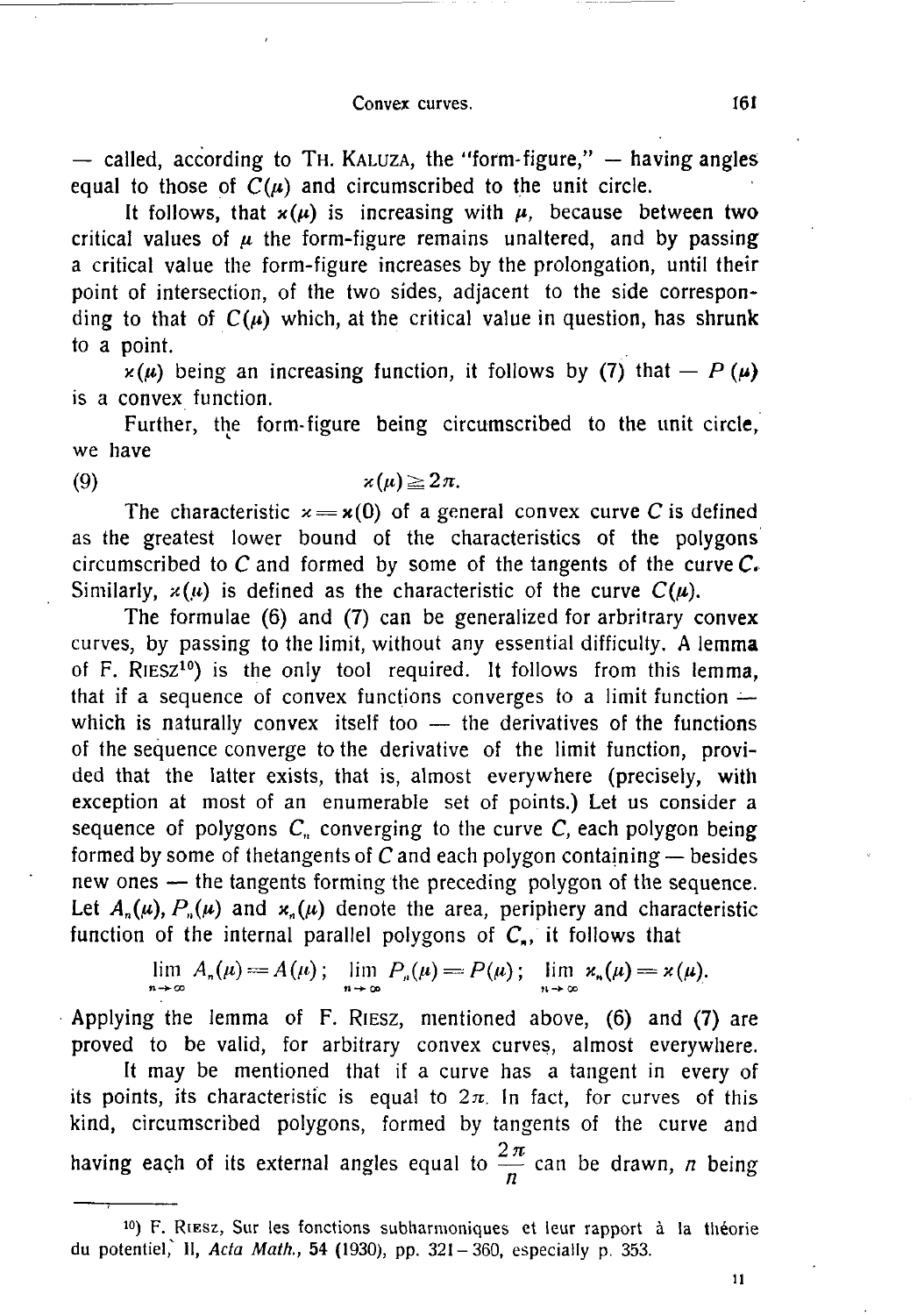**any integer; Thus, by the definition of the characteristic and taking (9) into account, we have** 

$$
(10)
$$

$$
2\pi \leq x \leq 2n \operatorname{tg} \frac{\pi}{n}
$$

**and owing to** 

$$
\lim_{n\to\infty}2n\operatorname{tg}\frac{\pi}{n}=2\pi,
$$

 $x = 2\pi$  follows.

It can easily be seen that if  $\rho$  denotes the radius of the greates<sub>t</sub> **circle inscribable in the curve** *C***,**  $C(\mu)$  **shrunks for**  $\mu = \rho$  **to a point or to an interval, called the "kernel" of the curve. If the kernel is a point, it follows from (6) and (7) that** 

(11) 
$$
P = \int_{0}^{e} \varkappa(\mu) d\mu
$$

**ahd** 

(12) 
$$
A = \int_{0}^{e} P(\mu) d\mu.
$$

**If the kernel is an interval of the length K, we have, instead of (11), p** 

(11a) 
$$
P = 2K + \int_{0}^{1} \alpha(\mu) d\mu.
$$

**In what follows, we suppose for the sake of brevity that the first case takes place, i. e., the kernel is a point. The second case offers no additional difficulties and can be treated in the same way, and — with obvious modifications — the same conclusions can be drawn.** 

**In (11) the integral is taken in Lebesgue's sense, so that the exceptional set of measure zero, for which (7) does not hold, can be neglected.** 

Taking  $C(\mu)$  for the original curve, we have from (11)

(13) 
$$
P(\mu) = \int_{\mu}^{\beta} \varkappa(\lambda) d\lambda.
$$

**By substituting (13) into (12), it results** 

(14) 
$$
A = \int_{0}^{e} \int_{\mu}^{e} \kappa(\lambda) d\lambda \cdot d\mu = \int_{0}^{e} \mu \kappa(\mu) d\mu.
$$

**By a well known'transformation of the double integral,** 

(15) 
$$
P^{2} = \left(\int_{0}^{p} x(\mu) d\mu\right)^{2} = \int_{0}^{p} \int_{0}^{p} x(\mu) x(\lambda) d\mu d\lambda = 2 \int_{0}^{p} x(\mu) \int_{\mu}^{p} x(\lambda) d\lambda \cdot d\mu.
$$

**Combining (15) with (14) our explicit formula for the isoperimetric deficiency is obtained:**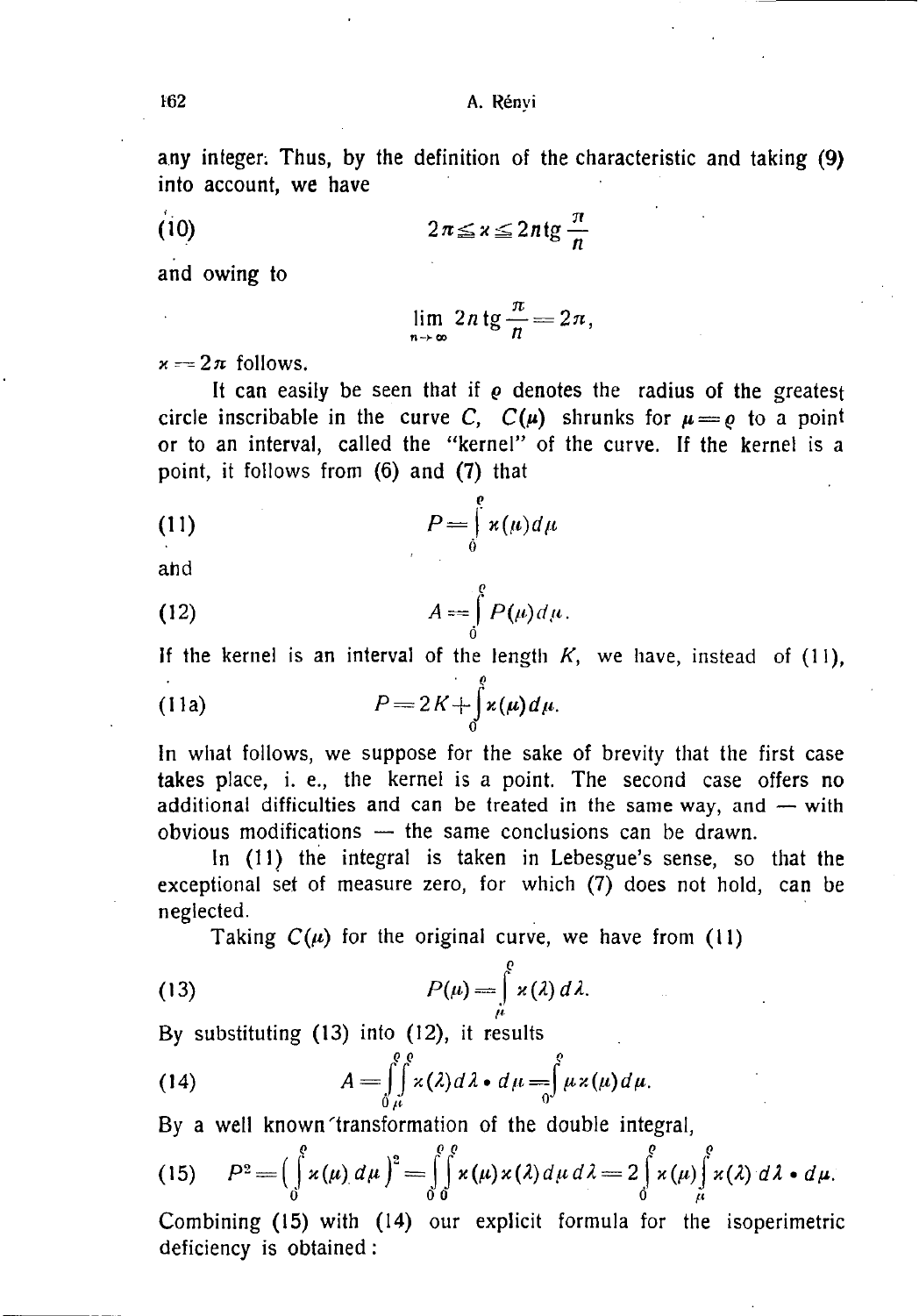Convex curves. 163

(16) 
$$
P^2 - 4\pi A = 2\int_0^g (x(\mu) - 2\pi) \int_\mu^g x(\lambda) d\lambda \cdot d\mu.
$$

 $\text{Owing}$  to  $x(\mu) \leq 2\pi$  are positivity of the representation is obvious. **The inequality of** BONNESEN **can be obtained as follows :**   $\Sigma$ 

$$
2\int_{0}^{e} (x(\mu) - 2\pi) \int_{\mu}^{e} x(\lambda) d\lambda d\mu \ge 2\int_{0}^{e} (x(\mu) - 2\pi) \int_{\mu}^{e} (x(\lambda) - 2\pi) d\lambda \cdot d\mu =
$$
  
= 
$$
\left[ \int_{0}^{e} (x(\mu) - 2\pi) d\mu \right]^{2}
$$

**and thus** 

(17) 
$$
P^2 - 4\pi A \geq (P - 2\pi \varrho)^2.
$$

**Another improvement of the isoperimetric inequality follows from the**  monotonity of  $x(\mu)$ ;  $x(\mu) \ge x(0) = x$  and therefrom

$$
P^2-4\pi A\geq 2(\varkappa-2\pi)\int\limits_{0\,\mu}^{\rho} \int\limits_{\mu}^{\rho} \varkappa(\lambda)\,d\lambda\bullet d\mu=2(\varkappa-2\pi)A,
$$

**that is** 

$$
(18) \t\t\t P2-2\times A\geq 0.
$$

This inequality has already been proved for polygons by LHUILIER<sup>11</sup>): **Another group of inequalities can be obtained from (14). We have** 

(19) 
$$
A - \frac{\rho}{2} P = \int_{0}^{\rho} \left(\lambda - \frac{\rho}{2}\right) \kappa(\lambda) d\lambda = \int_{\frac{\rho}{2}}^{\rho} \left(\lambda - \frac{\rho}{2}\right) \left(\kappa(\lambda) - \kappa(\rho - \lambda)\right) d\lambda.
$$

**y.(A) being an increasing function it follows** 

$$
(20) \t\t\t A - \frac{\varrho'}{2} P \geq 0.
$$

**On the other hand, an upper estimation of (19) can also be effected:** 

$$
A - \frac{\varrho}{2} P \leq \frac{\varrho}{2} \int_{\frac{\varrho}{2}}^{\varrho} \left[ \varkappa(\lambda) - \varkappa(\varrho - \lambda) \right] d\lambda \leq \frac{\varrho}{2} \left( 2P\left(\frac{\varrho}{2}\right) - P \right);
$$

**that gives, combined with (20)** 

(21) 
$$
\frac{\rho}{2} P \leq A \leq \rho P \left( \frac{\rho}{2} \right).
$$

**(20) combined with (17) gives the range of variation of** *Q* **if** *A* **and** *P*  **are given<sup>12</sup>) :** 

n ) See L. FEJES, *Extremális pontrendszerek a síkban, a gömbfelületen és a térben* (Kolozsvár, 1944), p. 19.

<sup>13)</sup> BONNESEN-FENCHEL, 1. c., p. 82.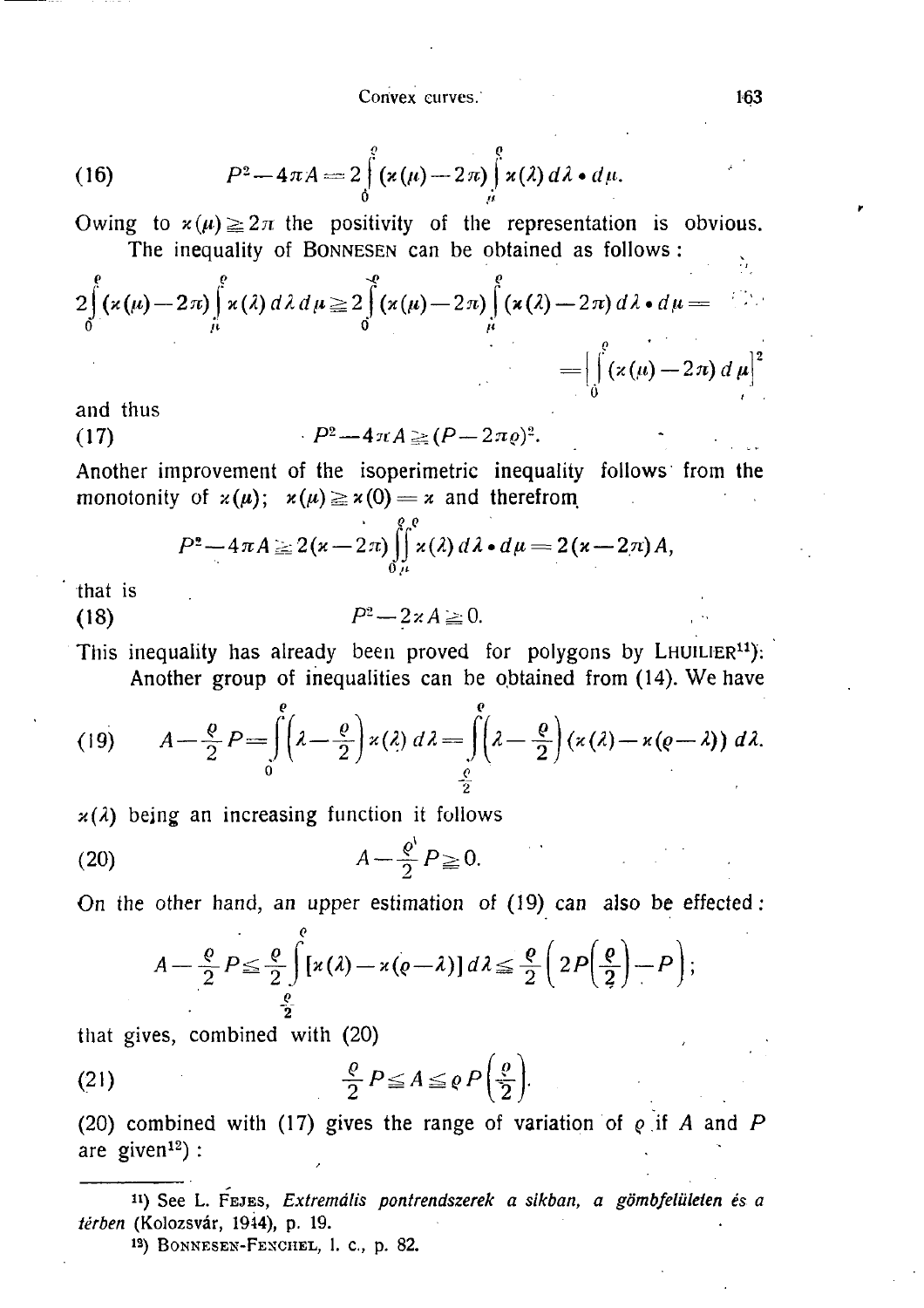**164** A. Rényi

$$
\frac{P-\sqrt{P^2-4\pi A}}{2\pi}\leq \varrho\leq \frac{2A}{P}.
$$

**The decrease of** 

$$
D(\mu) = P^2(\mu) - 4 \pi A(\mu)
$$

**observed by** BOL **follows from** 

(23) 
$$
D'(\mu) = -2P(\mu)(\kappa(\mu)-2\pi);
$$

the increase of  $d(\mu) = \frac{d(\mu)}{4(\mu)}$  from

(24) 
$$
d'(\mu) = \frac{P(\mu)}{A^2(\mu)} (P^2(\mu) - 2 \kappa(\mu) A(\mu))
$$

**with respect to (18). In this connection it is worth mentioning that for external parallel curves the isoperimetric deficiency is conslant, so that these problems do not occur there<sup>13</sup>).** 

### **Part II.**

**We now turn to the generalization of the results of the first part.**  Let  $p(\varphi)$  denote the "supporting function"<sup>14</sup>) of the convex curve C. **We have** 

(25) 
$$
P = \int_{0}^{2\pi} p(\varphi) d\varphi
$$

**and** 

(26) 
$$
A = \frac{1}{2} \int_{0}^{2\pi} (p^2(\varphi) - p'^2(\varphi)) d\varphi.
$$

The "mixed area" of two curves  $C_1$ ,  $C_2$  with supporting functions  $p_1(\varphi)$ ,  $p_2(q)$  is defined by<sup>15</sup>)

(27) 
$$
A_{12} = \frac{1}{2} \int_{0}^{2\pi} \left[ p_1(\varphi) p_2(\varphi) - p_1'(\varphi) p_2'(\varphi) \right] d\varphi.
$$

If  $C_2 = C_1$  we have  $A_{12} = A_1 = A_2$ , therefore  $A_1$  and  $A_2$  can be denoted by  $A_{11}$ ,  $A_{22}$ , respectively. The inequality

$$
(28) \t\t\t A_{12}^2 - A_{11}A_{22} \geq 0
$$

**is called the inequality of** MINKOWSKI. (28) **contains the isoperimetric inequality, corresponding to the case when**  $C_2$  **is the unit circle. The internal parallel curve, denoted by**  $C_1(\mu)$ , of  $C_1$  relatively to  $C_2$ , at the

<sup>13</sup> ) H. HADWIGBB, Eine elementare Ableitung der isoperimetrischen Ungleichungen für Polygone, *Commentarii Math. Helvetici,* 16 (1943-44), pp. 305—309 .

M ) "Stützfunktion"; see BONNESEN-FENCHEL, 1. c, p. 23.

<sup>15</sup>) BLASCHKE, 1. c., p 34.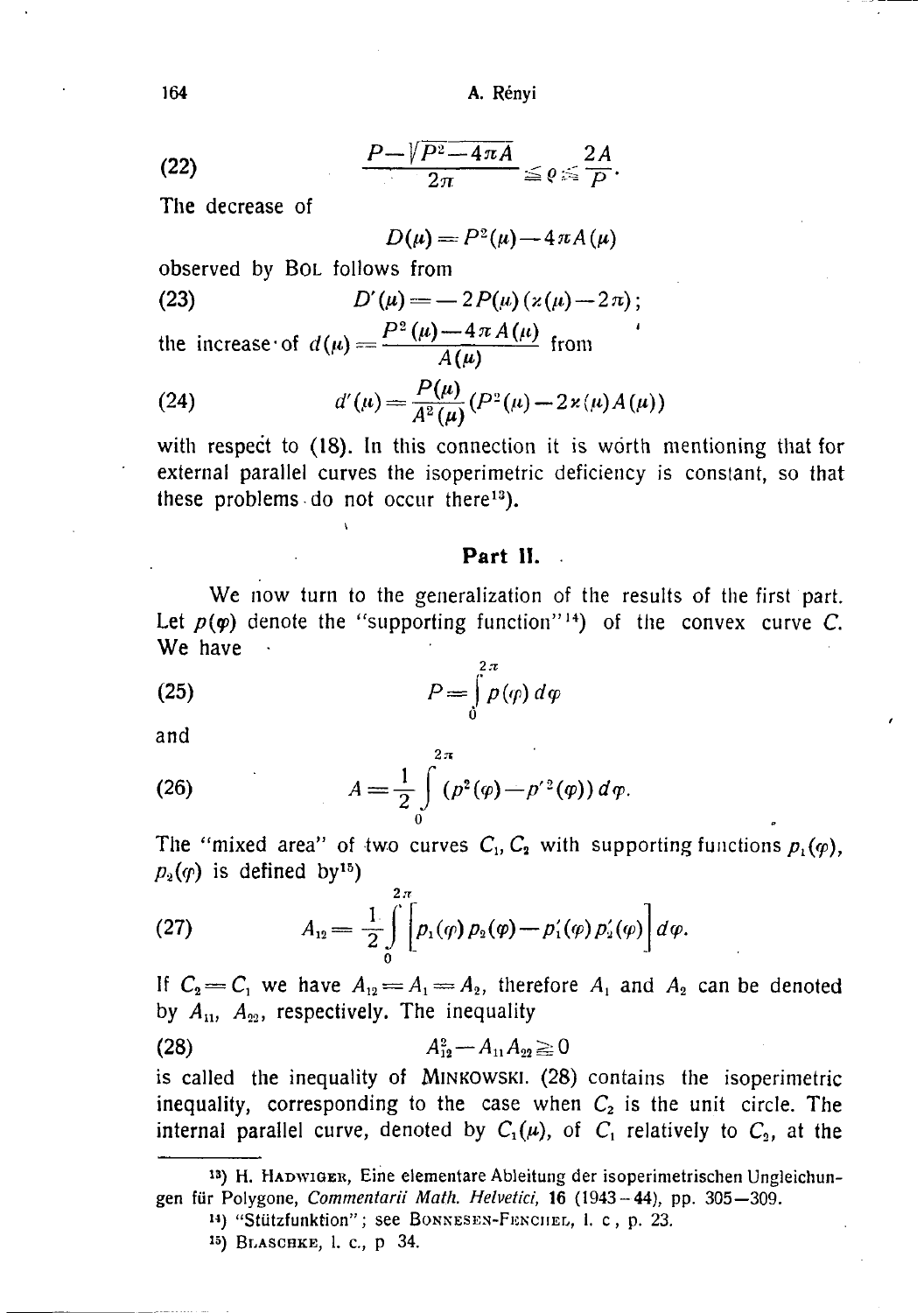#### Convex curves. 2008. The convex curves of the convex curves of the convex curves of the convex of the convex of the convex of the convex of the convex of the convex of the convex of the convex of the convex of the convex o

distance  $\mu$ , is obtained by shifting the supporting line of  $C$ <sup>*x*</sup>, belonging **to the normal direction**  $\varphi$ , inwards by the distance  $\mu p_2(\varphi)$ . Let  $A_{11}(\mu)$ **denote the area of**  $C_1(\mu)$ , and  $A_{12}(\mu)$  the mixed area of  $C_1(\mu)$  and  $C_2(\mu)$ . The whole discussion of Part I can be repeated with  $A_{11}(\mu)$  and  $2A_{12}(\mu)$  instead of  $A(\mu)$  and  $P(\mu)$ . If  $\rho_{12}$  denotes the greatest number for which  $\rho_{15} C_2$  can be placed within  $C_1$ , we obtain instead of  $(11), (12), (16),$ 

(29) 
$$
A_{12} = \frac{1}{2} \int_{0}^{\ell_{12}} x_{12}(\mu) d\mu,
$$

(30) 
$$
A_{11} = 2 \int_{0}^{\rho_{12}} A_{12}(\mu) d\mu = \int_{0}^{\rho_{12}} \mu \kappa_{12}(\mu) d\mu
$$

(31) 
$$
A_{12}^2 - A_{11}A_{22} = \frac{1}{2}\int\limits_{0}^{\theta_{12}}(x_{12}(\mu) - 2A_{22})\int\limits_{\mu}^{\theta_{12}}x_{12}(\lambda) d\lambda \cdot d\mu.
$$

 $x_{12}(\mu)$  is called the mixed characteristic function of the two curves  $C_1$ ,  $C_2$ . Its definition is an obvious generalization of the definition of  $x(\mu)$ . We have — as a generalization of (9) —

$$
x_{12}(\mu) \geq 2A_{22} \, .
$$

**It follows from (32) that** 

(33) 
$$
A_{12}^3 - A_{11}A_{22} \geq (A_{12} - A_{22}\rho_{12})^2 ;
$$

**(33) contains (17) when** *C2* **is the unit circle. But (33) is by no means**  symmetrical. If the unit circle is taken for  $C_1$  and for  $C_2$  any convex **curve C, we obtain a new inequality:** 

(34) 
$$
P^2 - 4\pi A = \left(P - \frac{2A}{R}\right)^2.
$$

**Now we use the following elementary** 

Lemma: If  $b^2 - 4ac \ge (b - 2a)^2$  then  $b^2 - 4ac \ge (b - 2c)^2$  provided *that*  $\frac{c}{a} \ge$ 

This results from both inequalities being equivalent to  $b \ge a + c$ , or  $b \le a+c$  according to the common sign of *a* and *c*. This lemma **expresses the following property of quadratic equations : if the equation**   $ax^2 + bx + c = 0$  has real roots  $\alpha, \beta$ , the two pairs of points  $(\alpha, \beta)$ and  $\left(1, \frac{c}{a}\right)$  separate each other or not, according to  $\frac{c}{a}$  being negative **or positive.** 

**Applying this lemma to** (34), **the second inequality of** BONNESEN